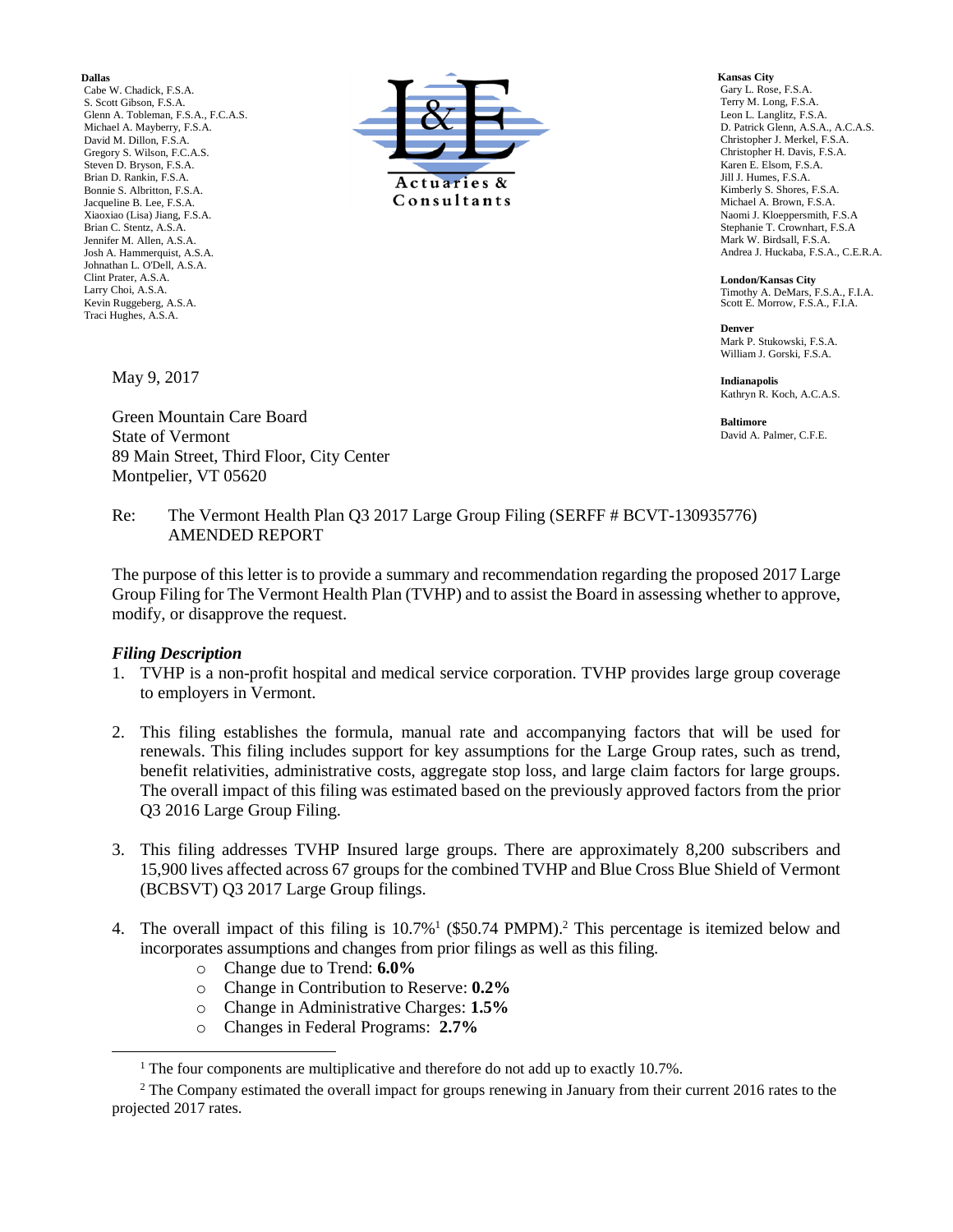**EXECUTE:** Annual Fee on Health Insurance Providers Reimplemented

# *Standard of Review*

Pursuant to Green Mountain Care Board (Board) Rule 2.000 Health Insurance Rate Review, this letter is to assist the Board in determining whether the requested rate is affordable, promotes quality care, promotes access to health care, protects insurer solvency, and is not unjust, unfair, inequitable, misleading, or contrary to the law, and is not excessive, inadequate, or unfairly discriminatory.

# *Summary of the Data Received*

TVHP provided the proposed methodology used to calculate the Insured large group premiums for groups renewing after approval of this filing. The Company provided exhibits and support for each component of the premium development, including trend, administrative costs, contribution to reserves, risk charge factors, network changes and large claim factors.

For medical trend development, the Company used claims incurred between November 1, 2012 and August 31, 2016, paid through October 31, 2016. Completion factors were used to estimate the ultimate incurred claims based on best estimates (i.e. no margin for conservatism was included).

The data includes claims from BCBSVT Cost Plus groups, BCBSVT Administrative Services Only (ASO) groups, BCBSVT Insured Large Groups and TVHP Insured Large Groups. BCBSVT and TVHP cover substantially similar populations under similar benefit packages. The Company felt that combining these homogeneous populations created greater consistency and credibility within the trend factor development. Adjustments were made to the data to reflect network differences between the two companies.

BCBSVT ASO groups are included in the development of the large claim factors, trend factors, benefit relativity factors, and stop loss factors. The Company indicated that ASO groups generally have similar benefits and use the same network contracts as the Insured and Cost Plus groups. It was noted that adding this experience increases the credibility of the experience basis for the factor development.

# *Company's Analysis*

1. *Medical Trend Development:* The Company is requesting a total allowed medical trend of 6.0%. This total allowed medical trend amount is broken down into 1.3% for utilization and intensity and 4.7% for unit cost.

# **Utilization and Intensity**

The Company normalized the allowed costs to remove the impact of unit cost changes and to isolate the change in utilization and intensity of services. This data was then analyzed by using exponential regression over the 24-month time period ending August 2016, which resulted in a utilization trend of 1.5%. The Company felt this analysis overstated the utilization trend. Because monthly regressions can be unduly influenced by the beginning and end months in the experience period, the Company tested various end dates for the 24-month regression and calculated utilization trends ranging from 0.3% to 1.7%.

Alternatively, the Company calculated a year-over-year rolling PMPM utilization trend of 0.9% for the year ending August 2016. The Company selected a 1.0% utilization trend to balance the results from the various calculations and to maintain consistency with the utilization trend in the most recently approved Large Group filing.

The Company also demonstrated that the historical utilization and intensity trends have been impacted by large groups buying plans with lower actuarial values over the last several years. This "buy-down" effect reduces the induced utilization for the insured members. The Company used a 24-month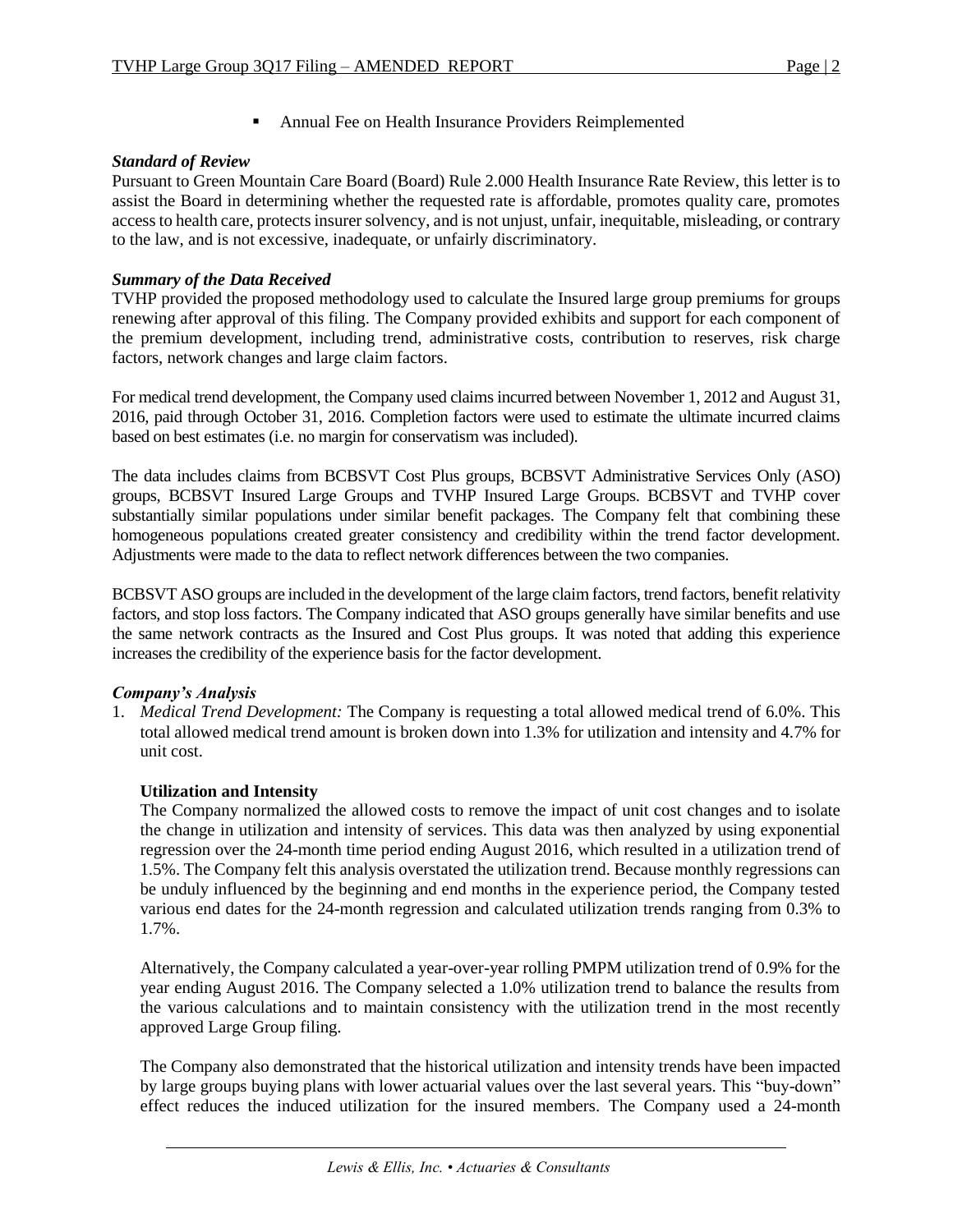regression to estimate the impact of the benefit "buy-down" effect of 0.3%, which resulted in an estimated utilization and intensity trend assumption of 1.3%.

# **Unit Cost Trend**

The unit cost trend for medical trend is projected to be 4.7% based on an analysis of the hospital budget increases implemented during 2016 as well as other providers in the TVHP service area. The Company started with the assumption that the GMCB would approve hospital budgets for October 1, 2017 and October 1, 2018 that support identical commercial increases as the approved increases for October 1, 2016. Then, Provider Contracting provided estimates for specific facilities in 2017 and 2018 that replaced the assumptions noted above.

Similarly, providers within the TVHP service area were assumed to have overall 2017 and 2018 budget increases as those implemented during calendar year 2016, except when Provider Contracting provided an estimate for a specific facility. Unit cost increases for providers outside the TVHP service area were derived from the Fall 2016 Blue Trend Survey<sup>3</sup>.

# **Total Allowed Medical Trend**

 $\overline{\phantom{a}}$ 

The utilization and intensity trend of 1.3% combined with the unit cost trend of 4.7% results in total allowed medical trend of 6.0%.

2. *Pharmacy Trend Development:* The Company is requesting a total allowed pharmacy trend of 11.0%. The pharmacy trends are calculated using 24 months of historical data ending September 2016, which is modeled using an exponential regression. The Company analyzed 24 months of data in order to best capture an adequate amount of the most recent history of drug costs.

The Company modeled the cost for generic and brand drugs individually. However, to analyze utilization patterns, they combined the data for generic and brand drugs. A separate adjustment was then made to split the generic and brand utilization based on the projected GDR (elaborated further in section 3). The Company modeled only the total PMPM trends for specialty drugs due to their relatively low utilization and high cost nature (elaborated further in section 4). The following table shows the results of the Company's analysis and the requested 11.0% overall allowed pharmacy trend.

| <b>Pharmacy Trends</b> | Cost   | <b>Utilization</b> | <b>Total</b> |
|------------------------|--------|--------------------|--------------|
| <b>Generic</b>         | 5.1%   | 2.1%               | 7.2%         |
| <b>Brand</b>           | 15.6 % | $-8.5\%$           | 5.7 %        |
| <b>Specialty</b>       | N/A    | N/A                | 19.3%        |
| <b>Total</b>           | N/A    | N/A                | 11.0%        |

3. *Pharmacy Trend Adjustment – Generic Dispensing Ratio:* The generic dispensing ratio (GDR) is a measure of the percentage of pharmacy utilization attributable to generic drugs. The Company's drugby-drug analysis shows that the GDR is expected to increase at a similar rate to the projection in the prior filing.

<sup>&</sup>lt;sup>3</sup> The Fall 2016 Blue Trend Survey is a proprietary and confidential dissemination of the BlueCross BlueShield Association.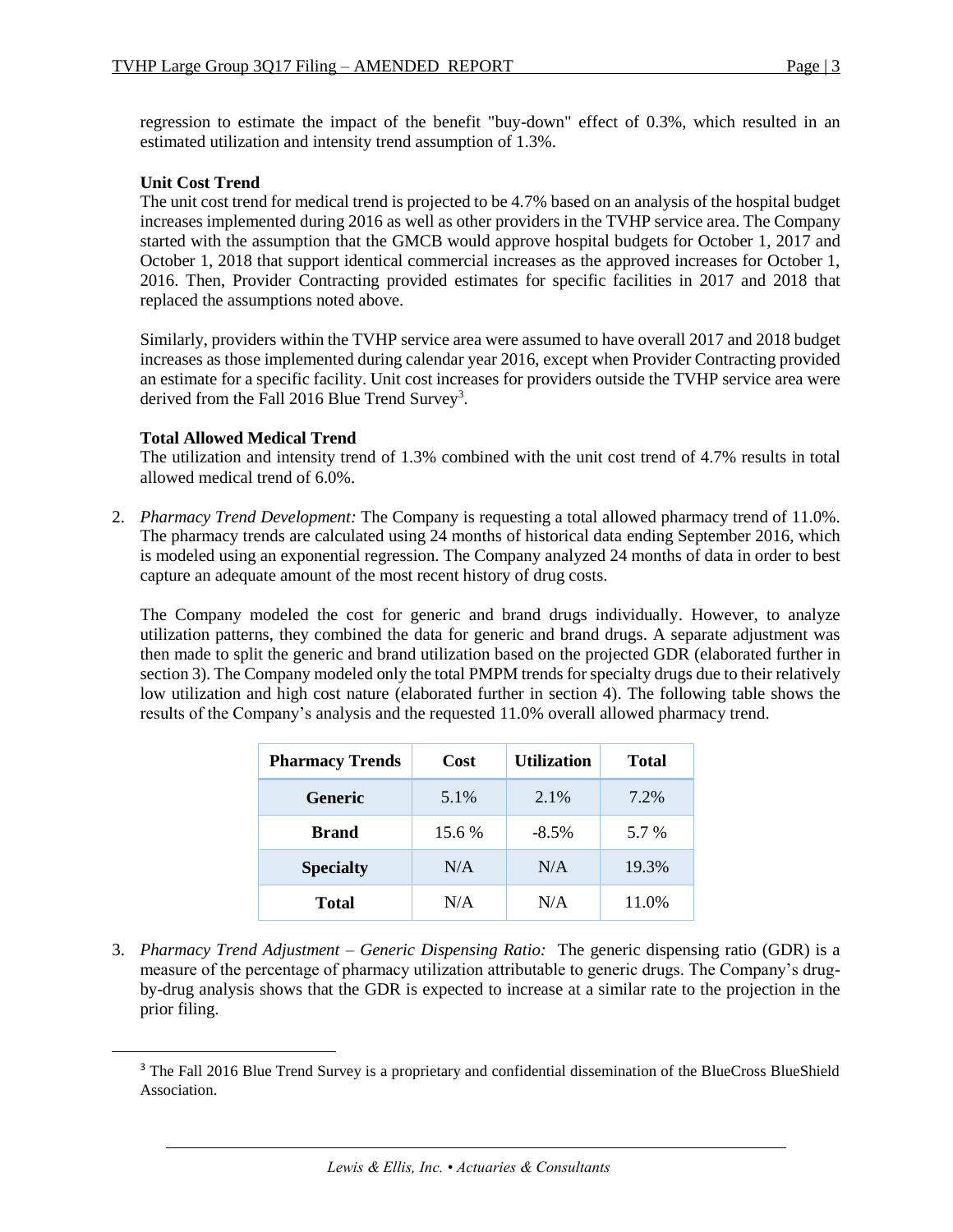Based on the current distribution of days supply and a list of brands expected to move to generic in the projected period, as provided by their Pharmacy Benefit Manager, the Company projected the GDR to reach 89.0% in the projection period. This is an increase of 0.5% over the prior filing's assumption of 88.5%, which was calculated using the same methodology.

4. *Pharmacy Trend Adjustment – Expensive Specialty Drugs:* The Company made specific adjustments for specialty drugs that treat hepatitis C, which began in January 2014. In addition, other high-cost or high-utilization drugs have entered the market recently. These include treatments for cystic fibrosis and PCSK9 inhibitors<sup>4</sup> used to treat high cholesterol in patients with familial hypercholesterolemia (FH). First, the Company recalculated the specialty drug trend after excluding the hepatitis C and other new specialty drugs from the historical data. This increased the 24 month regression trend from 14.9% to 17.3%.

To project the cost of hepatitis C treatments, the Company reviewed the 2015 and year to date 2016 experience. The Company projected 30 hepatitis C claimants in 2018 based on the ratio of claimants to members in 2015. The distribution amongst the various drugs that are available was projected to be similar to the experience in 2015. The monthly cost based on Company experience is approximately \$30,000 and the average treatment is 3.7 months, which results in a total projected cost of \$3.3 million in 2018.

To determine the total projected cost of treatments attributed to PCSK9 inhibitors, the Company cited current FH incidence studies, as well as the prevalence of patients who have had a heart attack and then failed two different high-dose statins for 60 days. Based on current membership, this results in an expected 16 members that will use a PCSK9 inhibitor in 2018. The annual cost of treatment was indicated to be \$14,000 per year, for a projected total cost of approximately \$225,000. TVHP's policy is to immediately approve PCSK9 inhibitors for patients who have had a heart attack and failed two different high-dose statins.

Orkambi is a new drug used to treat a specific mutation of the cystic fibrosis that was cited to be found in roughly 50% of those patients. This drug is only prescribed to patients age 12 and older, and TVHP indicated that they expect 8 of their large group members will take Orkambi. The annual cost was indicated to be approximately \$247,000 per year, for a projected total cost of \$2.0 million.

The table below provides a detailed breakdown of the 19.3% specialty drug trend development. Note that the pharmacy cost estimates are not adjusted for the expected rebates because the rebates are accounted for in a separate step in the rating methodology.

<sup>4</sup> PCSK9 inhibitors in the formulary include Praluent, which was approved by the FDA on July 24, 2015, and Repatha, which was approved by the FDA on August 27, 2015.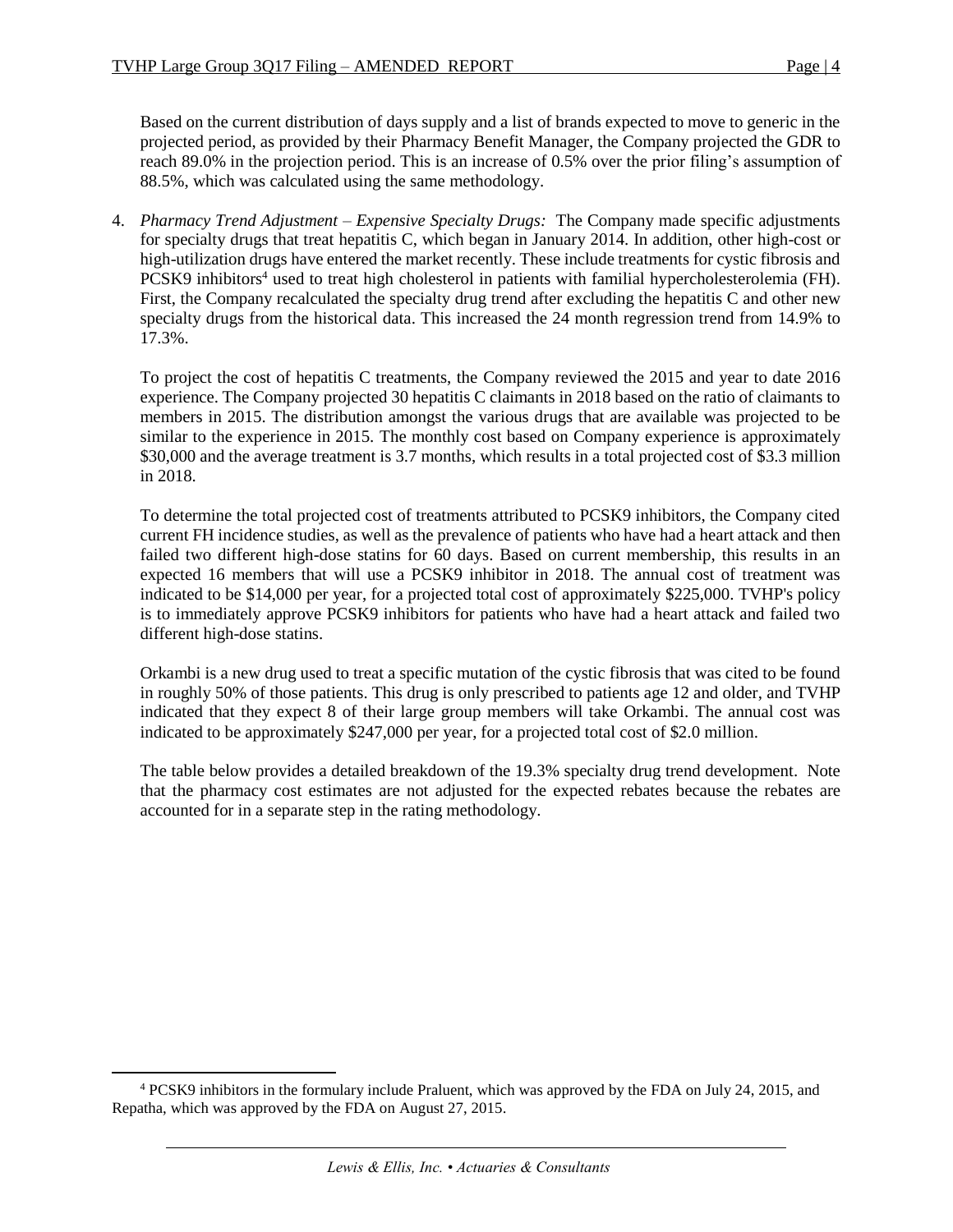| <b>Pharmacy Specialty Claims in the Experience</b>                  | \$29,473,842          |
|---------------------------------------------------------------------|-----------------------|
| <b>Claims Removed from the Experience</b>                           | \$2,712,688           |
| $He$ <i>patitis</i> $C$                                             | \$2,393,099           |
| <b>PCSK9</b> Inhibitors                                             | \$51,939              |
| Orkambi                                                             | \$267,651             |
| <b>Pharmacy Specialty Claims without Excluded Drugs</b>             | \$26,761,154          |
| Projected Specialty Claims using a 17.3% trend for 27 months        | \$38,313,061          |
| Adding Incremental Cost of Excluded Drugs for the Projection Period | \$5,496,992           |
| $He$ <i>patitis</i> $C$                                             | \$3,297,770           |
| <b>PCSK9</b> Inhibitors                                             | \$225,344             |
| Orkambi                                                             | \$1,973,878           |
| <b>Restated Projected Specialty Claims</b>                          | \$43,810,053          |
| <b>Restated Annual Specialty Trend</b>                              | $19.3\%$ <sup>5</sup> |

5. *Leverage Adjustments to Allowed Trends:* The Company analyzed allowed trends to reduce the effect of benefit changes on observed trends. Therefore, adjustments for trend leveraging were made in order to convert the allowed trends into paid trends. The paid trends are what will actually be applied to large group experience to develop premiums. The leveraged trend values were calculated using the Company's Benefit Relativity models<sup>6</sup> by calculating the change in paid claims with and without the allowed trends. The paid trends are summarized in the table below.

|                | <b>Allowed Trends</b> | <b>Paid Trends</b> |
|----------------|-----------------------|--------------------|
| <b>Medical</b> | $6.0\%$               | 7.1%               |
| Drug           | 11.0%                 | 12.2%              |
| <b>Total</b>   | 6.9%                  | 8.0%               |

The total allowed trend is responsible for a 6.0% increase in premium.

- 6. *Administrative Costs:* Three components make up the 25.0%<sup>7</sup> increase to administrative charges, which increases the premiums by 1.5% (federal fees are elaborated further in section 7):
	- *Administrative Trend (2.4%):* The proposed administrative costs were developed by trending forward the actual administrative costs for the year ending October 2016. The assumed trend reflects the Company's assumption that wages and benefits will increase at 3.0%, while other operating costs and membership are expected to remain at current levels.
	- *Increase in Total TVHP Membership (-0.4%)*: In 2018, TVHP is projecting an increase in overall membership. Fixed expenses will be distributed among a larger pool of members, which results in a decrease in the total PMPM administrative charges.

<sup>&</sup>lt;sup>5</sup> The annual specialty trend calculation is:  $(\$43,810,053 / \$29,473,842)$  ^ (12 / 27) - 1

<sup>&</sup>lt;sup>6</sup> The Company uses the Benefit Relativity modes to calculate the impact of cost sharing for each of the plans that they offer.

<sup>&</sup>lt;sup>7</sup> The three components are multiplicative and therefore do not add up to exactly 25.0%. In the initial filing, an error was made in the calculation of the projected administrative costs. The Company noted the mistake in a response and that the increase should have been filed as 27.9%. The Company has elected to not correct the filing for this error, keeping the total administrative increase as filed at 25.0%.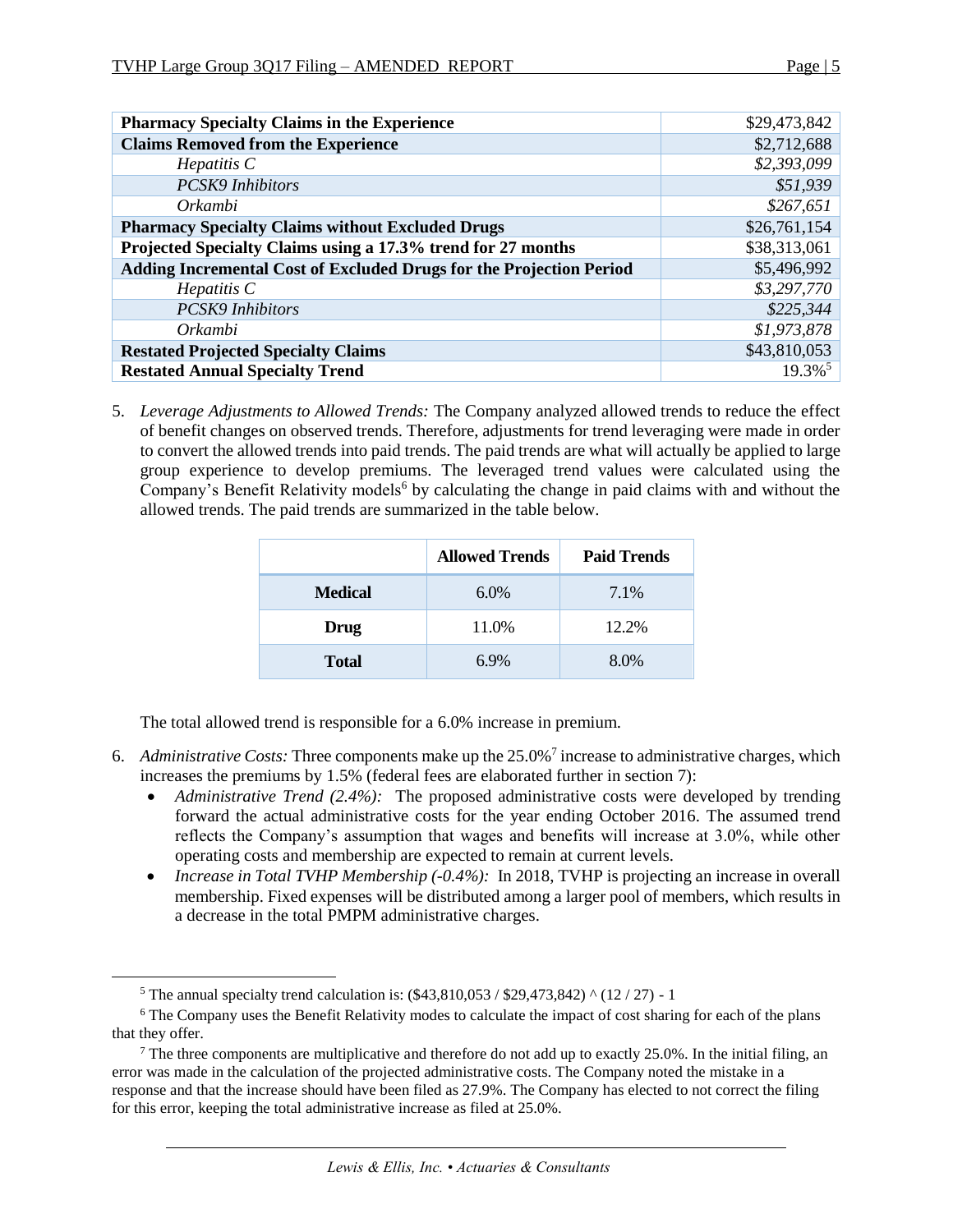- *Updated Cost Allocation, Membership Shifts and Other Administrative Items (22.6%):* During 2015, TVHP completed a comprehensive cost accounting study, which increased the proportion of administrative charges that are allocated to large groups. The results were refreshed in 2016 to reflect known operational changes. In prior filings, the administrative costs from Large Group Insureds and Cost Plus groups were combined to calculate the base administrative charges. As of January 2018, a Cost Plus group with over 98% of the membership in this line of business is moving to an ASO arrangement. Therefore, only Insured Groups were used to calculate base administrative costs, which results in a significantly smaller block of business to spread administrative costs specific to Large Groups. Other administrative items are further detailed in the confidential response to the letter dated April 3, 2017.
- 7. *Federal Fees:* The Consolidated Appropriation Act of 2016 temporarily suspended the collection of the insurer fee for 2017. According to current law, the insurer fee will be collected again starting in 2018, and TVHP has estimated that the fee is approximately 2.6% of premium in 2018 and 2019. The insurer fee increases the requested rate increase from 8.0% to 10.7%. Should the current law be repealed and the insurer fee and Patient-Centered Outcomes Research Institute Fee are no longer collected, the rating formula will be modified and the rate increase will be reduced to 8.0%.
- 8. *Contribution to Reserves (CTR):* The proposed CTR is 2.0% for Insured Large Groups. The Company demonstrated that a minimum CTR of 1.4% is required for the Fully Insured Large Groups to maintain RBC levels at the midpoint of the Company's target RBC range due to the impact of the premium increase. The proposed CTR enables the Company to remain financially strong and manage CTR to an adequate long-term level.

# *Lewis & Ellis (L&E) Analysis*

1. *Medical Trend Development:* To evaluate the reasonableness of the Company's approach, L&E reviewed the annual change in the total allowed medical claims for the prior 24 months. This analysis resulted in an allowed medical trend of 5.5%. An additional 0.3% factor was applied to adjust the historical data which includes a reduction in the induced utilization due to the "buy-down" effect over this time period. Therefore, L&E's best estimate is a total Medical trend of 5.8%.

# **Utilization and Intensity**

To review the Company's assumed 1.3% utilization and intensity trend for reasonableness, L&E reviewed both the utilization and the benefit "buy-down" impact using monthly regressions. The results of the analysis are in the table below.

| <b>Regression</b> | <b>Utilization</b><br><b>Trend</b> | <b>Benefit "Buy-</b><br>Down" | <b>Utilization Trend</b><br><b>Adjusted for "Buy-Down"</b> |
|-------------------|------------------------------------|-------------------------------|------------------------------------------------------------|
| 46 Months         | 0.6%                               | 0.3%                          | $0.9\%$                                                    |
| 36 Months         | 1.2%                               | 0.5%                          | 1.7%                                                       |
| 24 Months         | $1.5\%$                            | 0.3%                          | 1.8%                                                       |

It is evident from the table that the utilization before and after the adjustment for the benefit "buydown" impact has been trending upward in recent years. Therefore, the Company's projected 1.3% utilization trend is reasonable and appropriate.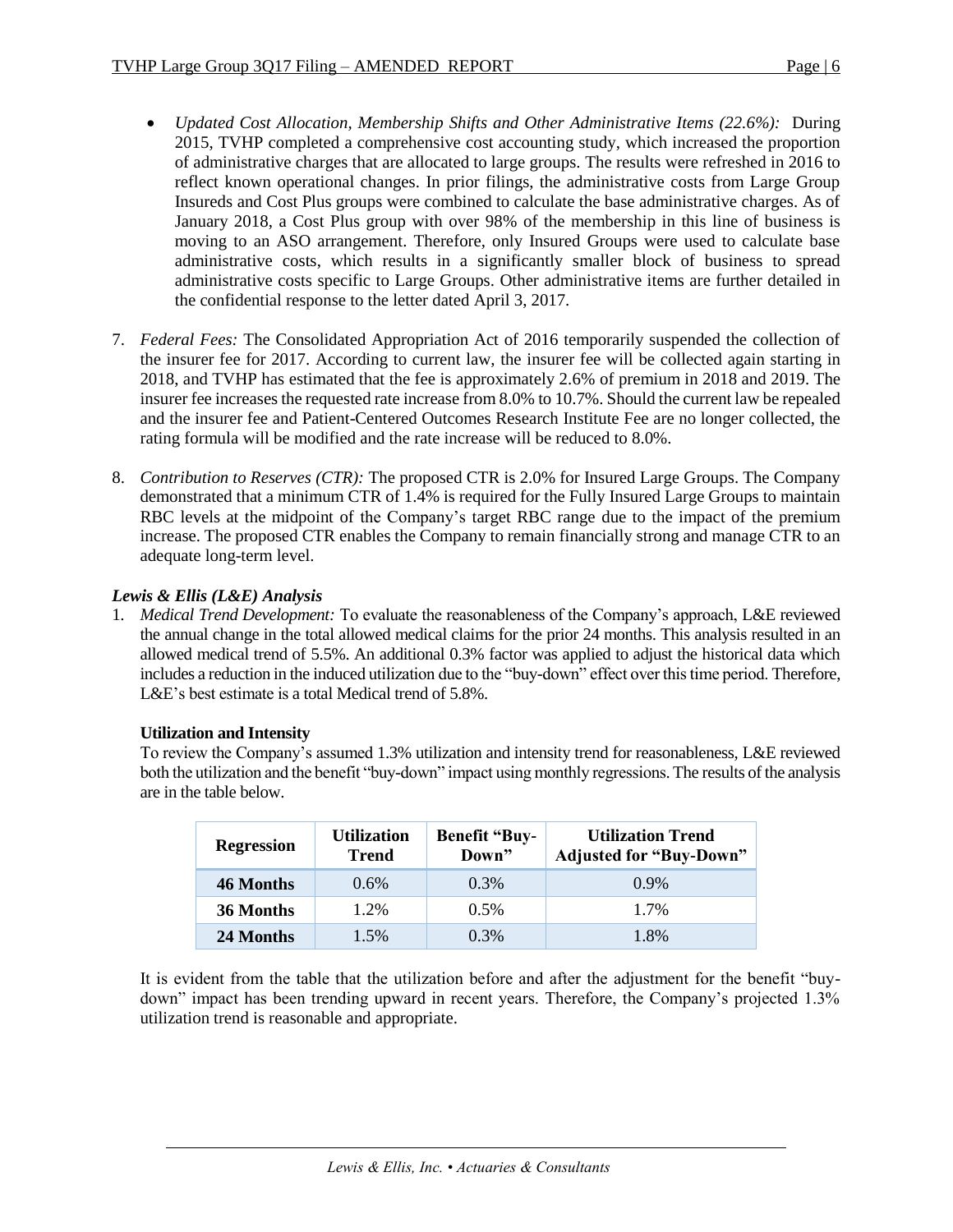## **Unit Cost**

L&E reviewed the confidential support for the unit cost trend that was provided by the Company, and it appears to be reasonable and appropriate.

| <b>Regression</b> | <b>Medical</b><br>Trend <sup>8</sup> | <b>Benefit</b><br>"Buy-Down" | <b>Revised Medical</b><br><b>Trend</b> |
|-------------------|--------------------------------------|------------------------------|----------------------------------------|
| 46 Months         | 4.4%                                 | $0.3\%$                      | 4.7%                                   |
| 36 Months         | 5.2%                                 | 0.5%                         | 5.7%                                   |
| 24 Months         | 5.5%                                 | 0.3%                         | 5.8%                                   |

# **Total Allowed Medical Trend**

Actual results will vary from the projected amount due to random fluctuations and unpredictable changes in the market. The estimated range for the actual results is 3.9% to 7.8%. Each of the numbers within the estimated range are not equally likely, that is the trends on the low and high end are not as likely to occur as the trends in the middle of the range.<sup>9</sup>

The Company's revised proposed total allowed medical trend of 6.0% is higher than L&E's best estimate. It is important to note that L&E used the regression analysis to measure the overall reasonableness of TVHP's detailed calculations. In addition, TVHP's projected trend amount fits comfortably within the estimated range of actual results. Therefore, L&E considers the Company's revised allowed medical trend of 6.0% to be reasonable and appropriate.

2. *Pharmacy Trend Development:* In past filings, reviewing the historical claims data on a total PMPM basis did not produce reasonable results due to the slowing growth of the GDR, drugs losing their patents in the projection period, and the adjustments to the future contract terms with the Company's pharmacy benefit manager. However, in this filing the growth in the GDR is consistent with the experience and the future contract adjustments were moved to a different step in the rating formula. Therefore, L&E reviewed the 24month regression on the combined pharmacy claims, which produced an estimated trend of 9.7%.

The estimated range for the actual results is 7.8% to 11.6%. Each of the numbers within the estimated range are not equally likely, that is the trends on the low and high end are not as likely to occur as the trends in the middle of the range. The Company made an error in the specialty drug trend calculation in the original filing (elaborated further in section 4). Correcting this error reduces the specialty trend from 19.3% to 18.4% and reduces the overall allowed pharmacy trend from 11.0% to 10.6%. The overall rate increase is decreased by approximately 0.06%. L&E considers the Company's allowed pharmacy trend of 10.6% to be reasonable and appropriate.

Additionally, L&E reviewed the Company's more discrete method to project the pharmacy trend. The adjustments that the Company made are discussed in sections 3 and 4.

3. *Pharmacy Trend Adjustment – Generic Dispensing Ratio:* The chart below shows the rolling 12-month average GDR from January 2015 to December 2016 as well as the projected GDR for the next 2 years. The projected growth in the GDR is consistent with the recent experience.

<sup>8</sup> Medical trend includes unit cost and utilization.

 $9$  For example, the probability that the actual trend will be centered around the best estimate (between 5.7% and 5.9%) is over 30% higher than being near the low end of the range (between 3.9% and 4.1%).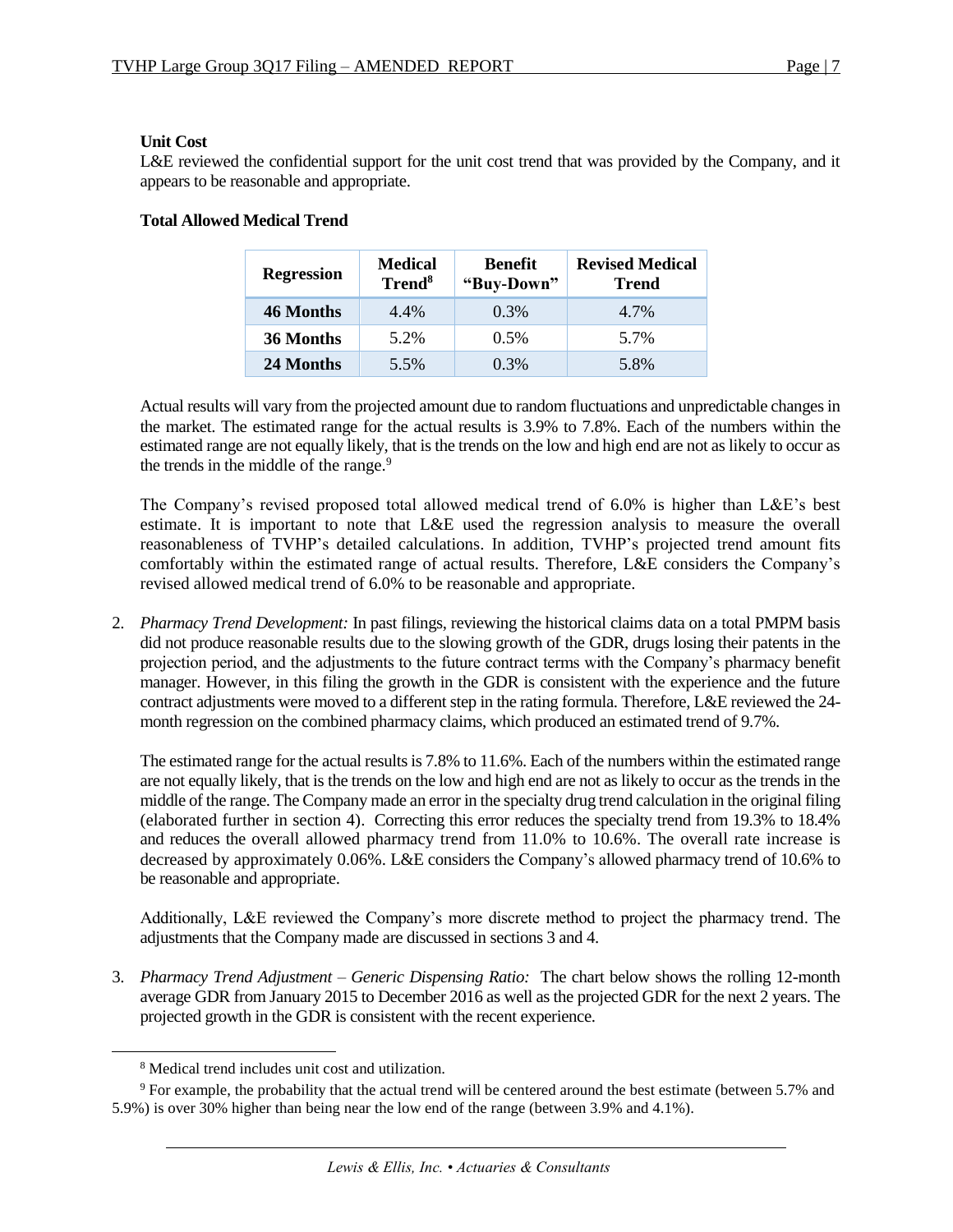| <b>Historical</b> | <b>Rolling 12</b><br><b>Month GDR</b> | Semi-Annual<br><b>Increase</b> |
|-------------------|---------------------------------------|--------------------------------|
| December 2015     | 85.9%                                 |                                |
| <b>June 2016</b>  | 86.1%                                 | 0.2%                           |
| December 2016     | 86.7%                                 | $0.7\%$                        |
|                   |                                       |                                |
|                   |                                       |                                |
| Projected         | <b>Rolling 12</b><br><b>Month GDR</b> | Semi-Annual<br><b>Increase</b> |
| <b>June 2017</b>  | 87.3%                                 | $0.7\%$                        |
| December 2017     | 87.9%                                 | $0.6\%$                        |
| <b>June 2018</b>  | 88.5%                                 | $0.7\%$                        |

While the chart shows that the historical trends have become relatively stabilized, L&E believes that it is more important to focus on the approach used by the Company to project the GDR. The approach used in the current filing is the same as the approach from last year's filing, which was found to be reasonable and appropriate. The projected GDR would be expected to slow down as the GDR approaches its limit of 100%. The Company projections demonstrate a slight acceleration over recent historical months. L&E considers the approach to project the GDR to be reasonable and appropriate.

4. *Pharmacy Trend Adjustment – Expensive Specialty Drugs:* L&E reviewed the cost per treatment for hepatitis C that the Company estimated for the projection period and determined the currently available pricing information to be reasonable.

The Company erroneously included members in the projected specialty drugs cost that were not in the experience period. Additionally, certain ICD-10 codes that should have been used in identifying the populations that may utilize specialty drugs were not included. Fixing both of these issues, decreased the cost of the specialty drugs for the projection period from \$5,496,992 to \$4,813,124 and decreased the specialty trend from 19.3% to 18.4%. The table below outlines the revised assumptions.

| <b>Pharmacy Specialty Claims in the Experience</b>                  | \$29,473,842           |
|---------------------------------------------------------------------|------------------------|
| <b>Claims Removed from the Experience</b>                           | \$2,712,688            |
| $He$ <i>patitis</i> $C$                                             | \$2,393,099            |
| <b>PCSK9</b> Inhibitors                                             | \$51,939               |
| Orkambi                                                             | \$267,651              |
| <b>Pharmacy Specialty Claims without Excluded Drugs</b>             | \$26,761,154           |
| Projected Specialty Claims using a 17.3% trend for 27 months        | \$38,313,061           |
| Adding Incremental Cost of Excluded Drugs for the Projection Period | \$4,813,124            |
| $He$ <i>patitis</i> $C$                                             | \$3,297,770            |
| <b>PCSK9</b> Inhibitors                                             | \$281,680              |
| Orkambi                                                             | \$1,233,674            |
| <b>Restated Projected Specialty Claims</b>                          | \$43,126,185           |
| <b>Restated Annual Specialty Trend</b>                              | $18.4\%$ <sup>10</sup> |

L&E also reviewed the cited cost per treatment for the other high profile drugs indicated in the pharmacy specialty drug trend development. The Company cost estimates appear to be consistent with publicly

<sup>&</sup>lt;sup>10</sup> The annual specialty trend calculation is:  $(\$43,126,185 / \$29,473,842)$  ^ (12 / 27) - 1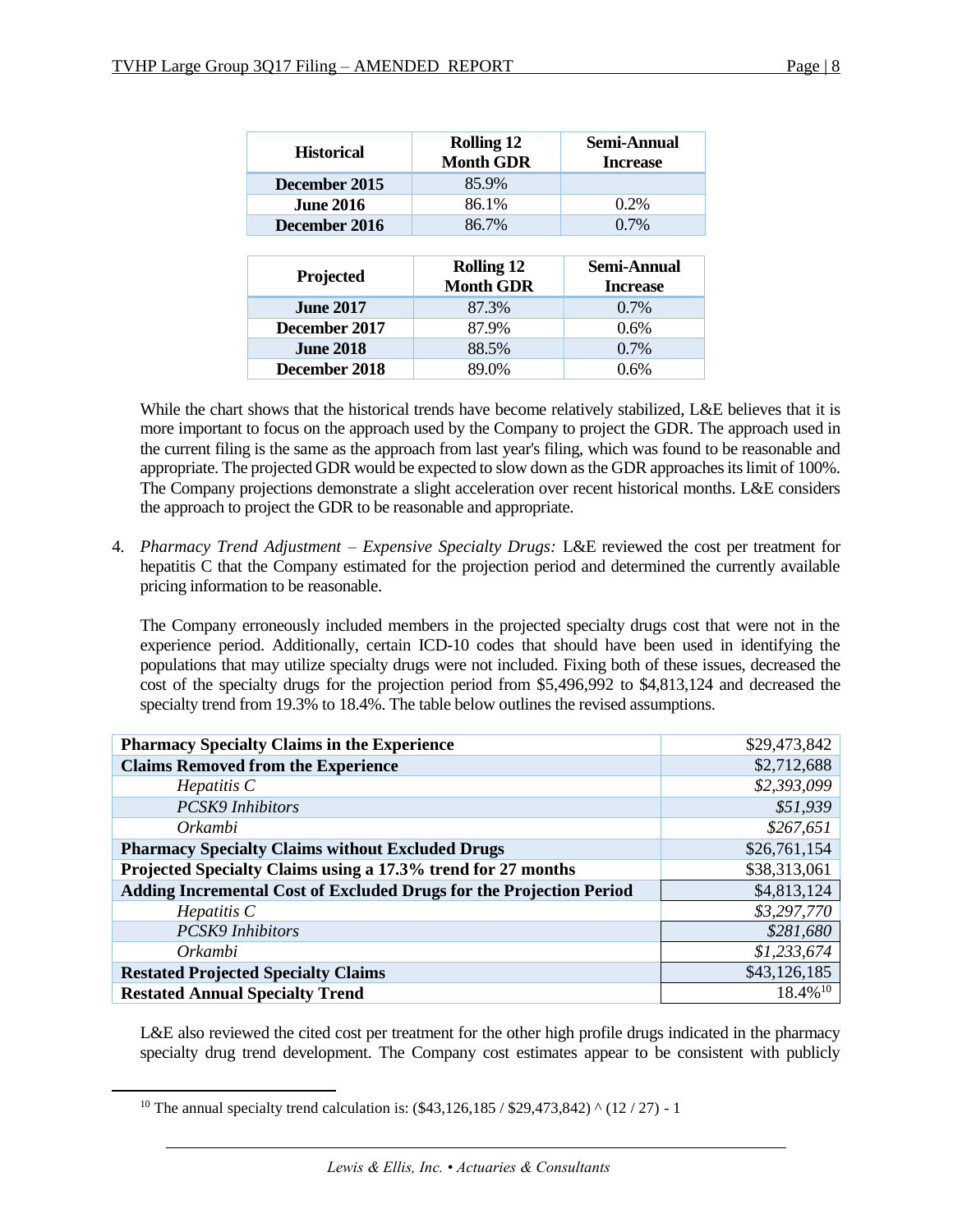available information on these drugs. Over the past couple of years, several new high-cost drugs have come to market, which has resulted in higher pharmacy trends across the health insurance industry. TVHP's indications are consistent with these developments. L&E considers the Company's projections to be reasonable and appropriate.

5. *Leveraged Adjustments to Allowed Trends:* Similar to last year's filing, the Company used their Benefit Relativity models to estimate the impact on paid claims with and without the allowed trend. The approach that the Company used to adjust allowed trends to paid trends is considered to be reasonable and appropriate. The table below shows the Company's revised allowed trends and the paid trends after leverage adjustments were made.

|                 | <b>Allowed Trend</b> | <b>Paid Trend</b> |
|-----------------|----------------------|-------------------|
| <b>Medical</b>  | 5.8%                 | 7.1%              |
| <b>Pharmacy</b> | 10.6%                | 11.8%             |
| <b>Total</b>    | 6.8%                 | 7.9%              |

- 6. *Administrative Costs:* The Company has experienced an increase in the administrative costs for the year ending October 2015. The proposed increase of 25.0% to the administrative costs reflect an increase of 1.5% to the premiums. The Company provided detailed information breaking down each source contributing to the increase in expected administrative expenses.
	- Administrative Trend (2.4%): Consistent with the prior filing, the Company's budgeted wage increase for 2017 is 3.0%, while other operating costs were assumed to remain flat. The increases due to administrative cost trend and personnel costs did not change materially from last year.
	- *Increase in Total TVHP Membership (-0.4%):* The Company used a consistent approach as the prior filing to estimate the impact of a change in the overall membership of the Company.
	- *Updated Cost Allocation, Membership Shifts and Other Administrative Items (22.6%)*: In 2015, the Company conducted a cost accounting study to reassess the allocation of their resources by line of business and the results were refreshed in 2016. The resulting reallocation of expenses increased the administrative expenses attributable to the Large Group business line. Additionally, a large Cost Plus group is moving to an ASO arrangement, which reduces the size of the block of business affected by this filing with which to spread administrative costs specific to Large Groups. Expense allocations are expected to change over time. We reviewed the confidential response to the letter dated April  $3<sup>rd</sup>$ , 2017 and consider it to be reasonable and appropriate.

The assumptions used in the each of the components appear to be reasonable and appropriate.

7. *Federal Fees:* The Consolidated Appropriation Act of 2016 temporarily suspended the Annual Fee on Health Insurance Providers ("insurer fee") for 2017. The Company estimates that this fee will increase premiums by 2.7% in 2018 when the insurer fee will be reinstated. This change in the premium appears to be reasonable and appropriate.

Currently, there has been proposed federal regulations that permanently repeal the insurer fee and the Patient-Centered Outcomes Research Institute Fee. If these fees are repealed, the net effect of these changes would reduce the overall average rate increase by 2.7%. The Company noted that these fees will be updated in the rating formula if either is repealed or modified without filing a revised rating formula.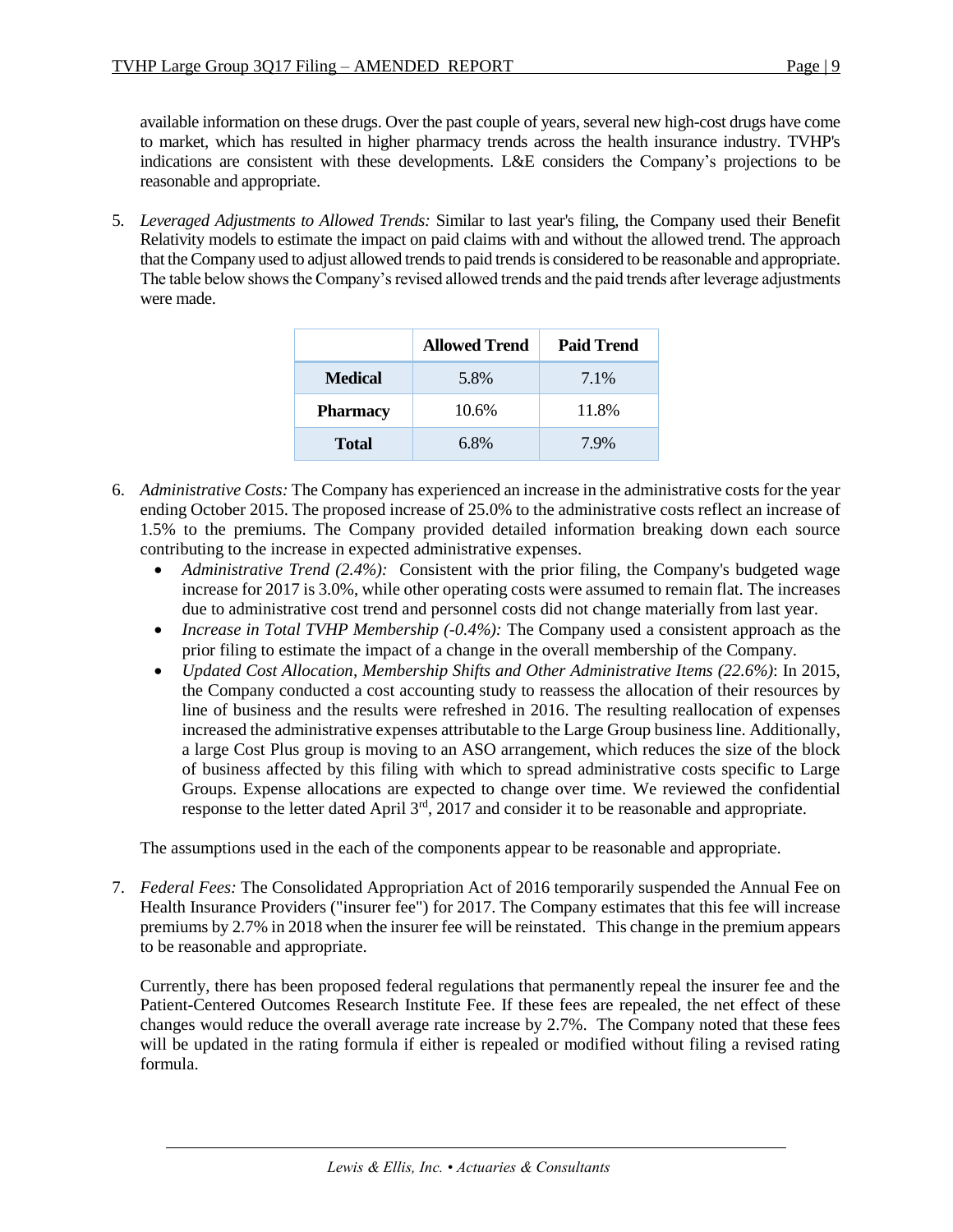8. *Contribution to Reserves:* A CTR of 1.4% for fully insured groups is required to maintain RBC levels at the midpoint of the Company's target range due to the impact of trend. L&E believes the proposed CTR of 2.0% for fully insured groups is reasonable in order to maintain RBC levels in light of medical trend and provide an adequate margin over and above the minimum to keep appropriate RBC levels in the case of an adverse event without being excessive. The emergence of new high cost drugs and unforeseen regulatory changes are examples for why they need to set the CTR higher than the minimum needed to cover trend.

While L&E believes the proposed CTR of 2.0% for fully insured groups is reasonable, reviewing the Company's current level of reserves is beyond the scope of this review. Therefore, the results of the Department of Financial Regulation's Solvency Analysis should also be considered.

## *Recommendation*

After modifications, L&E believes that this filing does not produce rates that are excessive, inadequate, or unfairly discriminatory. Therefore, L&E recommends that the Board make the following modification:

Reduce the specialty drug trend to 18.4%.

This change does not materially impact the overall rate increase of 10.7%.

Sincerely,

ammerguist

Josh Hammerquist, ASA, MAAA Assistant Vice President & Consulting Actuary Lewis & Ellis, Inc.

 $\sim$ 

Jacqueline B. Lee, FSA, MAAA Vice President & Principal Lewis & Ellis, Inc.

 $\frac{1}{2}$ 

David M. Dillon, FSA, MAAA Vice President & Principal Lewis & Ellis, Inc.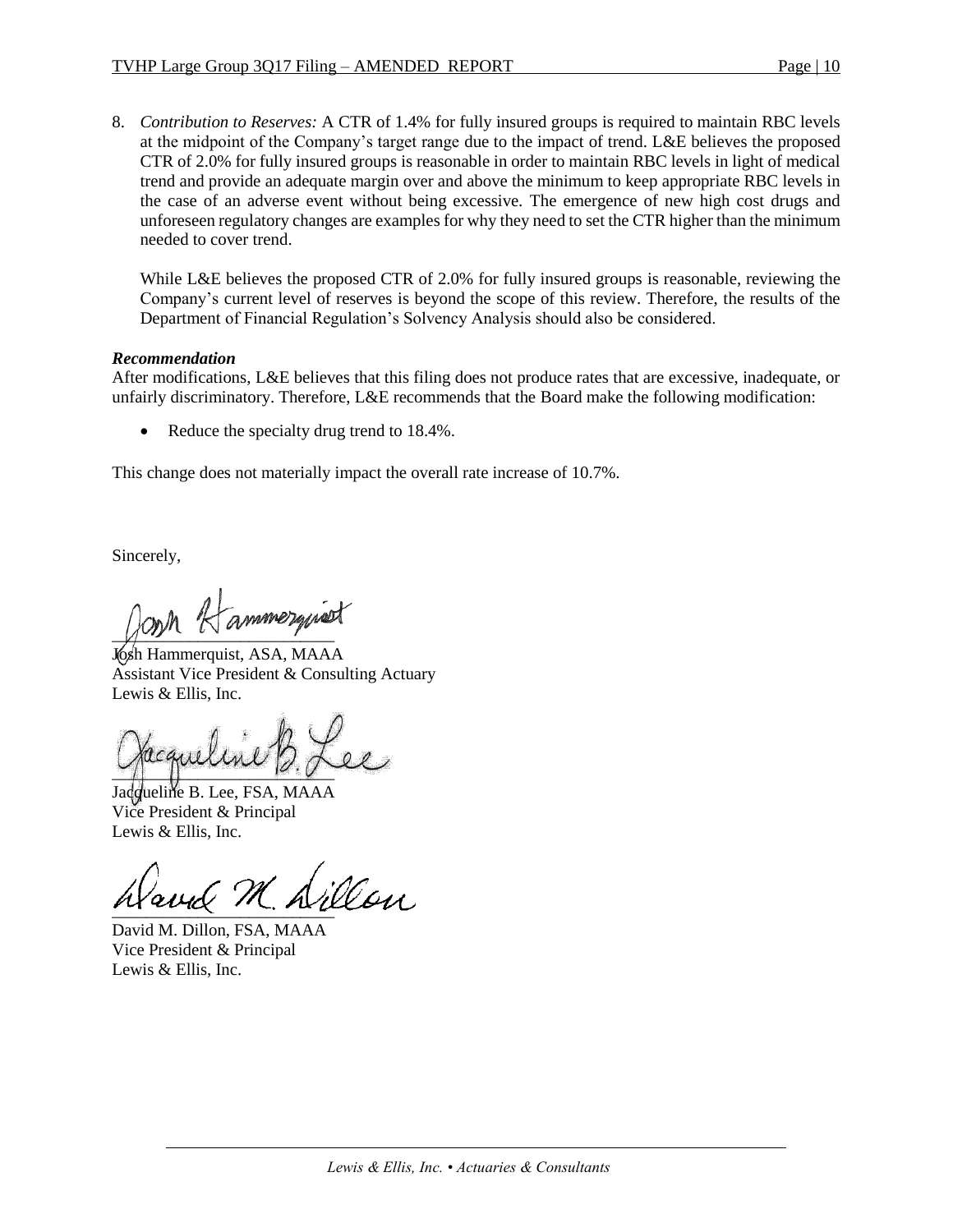## **ASOP 41 Disclosures**

The Actuarial Standards Board (ASB), vested by the U.S.-based actuarial organizations<sup>11</sup>, promulgates actuarial standards of practice (ASOPs) for use by actuaries when providing professional services in the United States.

Each of these organizations requires its members, through its Code of Professional Conduct<sup>12</sup>, to observe the ASOPs of the ASB when practicing in the United States. ASOP 41 provides guidance to actuaries with respect to actuarial communications and requires certain disclosures which are contained in the following.

## **Identification of the Responsible Actuary**

The responsible actuaries are:

- Joshua A. Hammerquist, ASA, MAAA, Assistant Vice President at Lewis & Ellis, Inc. (L&E).
- Jacqueline B. Lee, FSA, MAAA, Vice President & Principal at Lewis & Ellis, Inc. (L&E).
- David M. Dillon, FSA, MAAA, MS, Vice President & Principal at Lewis & Ellis, Inc. (L&E).

These actuaries are available to provide supplementary information and explanation. The actuaries also acknowledge that they may be acting as an advocate.

## **Identification of Actuarial Documents**

The date of this document is May 9, 2017. The date (a.k.a. "latest information date") through which data or other information has been considered in performing this analysis is April 12, 2016.

#### **Disclosures in Actuarial Reports**

- The contents of this report are intended for the use of the Green Mountain Care Board. The authors of this report are aware that it will be distributed to third parties. Any third party with access to this report acknowledges, as a condition of receipt, that they cannot bring suit, claim, or action against L&E, under any theory of law, related in any way to this material.
- Lewis & Ellis Inc. is financially and organizationally independent from the health insurance issuers whose rate filings were reviewed. There is nothing that would impair or seem to impair the objectivity of the work.
- The purpose of this report is to assist the Board in assessing whether to approve, modify, or disapprove the rate filing.
- The responsible actuaries identified above are qualified as specified in the Qualification Standards of the American Academy of Actuaries.
- Lewis & Ellis has reviewed the data provided by the issuers for reasonableness, but L&E has not audited it. L&E nor the responsible actuaries assume responsibility for these items that may have a material impact on the analysis. To the extent that there are material inaccuracies in, misrepresentations in, or lack of adequate disclosure by the data, the results may be accordingly affected.
- L&E is not aware of any subsequent events that may have a material effect on the findings.
- There are no other documents or files that accompany this report.
- The findings of this report are enclosed herein.

#### **Actuarial Findings**

 $\overline{\phantom{a}}$ 

The actuarial findings of the report can be found in the body of this report.

<sup>&</sup>lt;sup>11</sup> The American Academy of Actuaries (Academy), the American Society of Pension Professionals and Actuaries, the Casualty Actuarial Society, the Conference of Consulting Actuaries, and the Society of Actuaries.

<sup>12</sup> These organizations adopted identical *Codes of Professional Conduct* effective January 1, 2001.